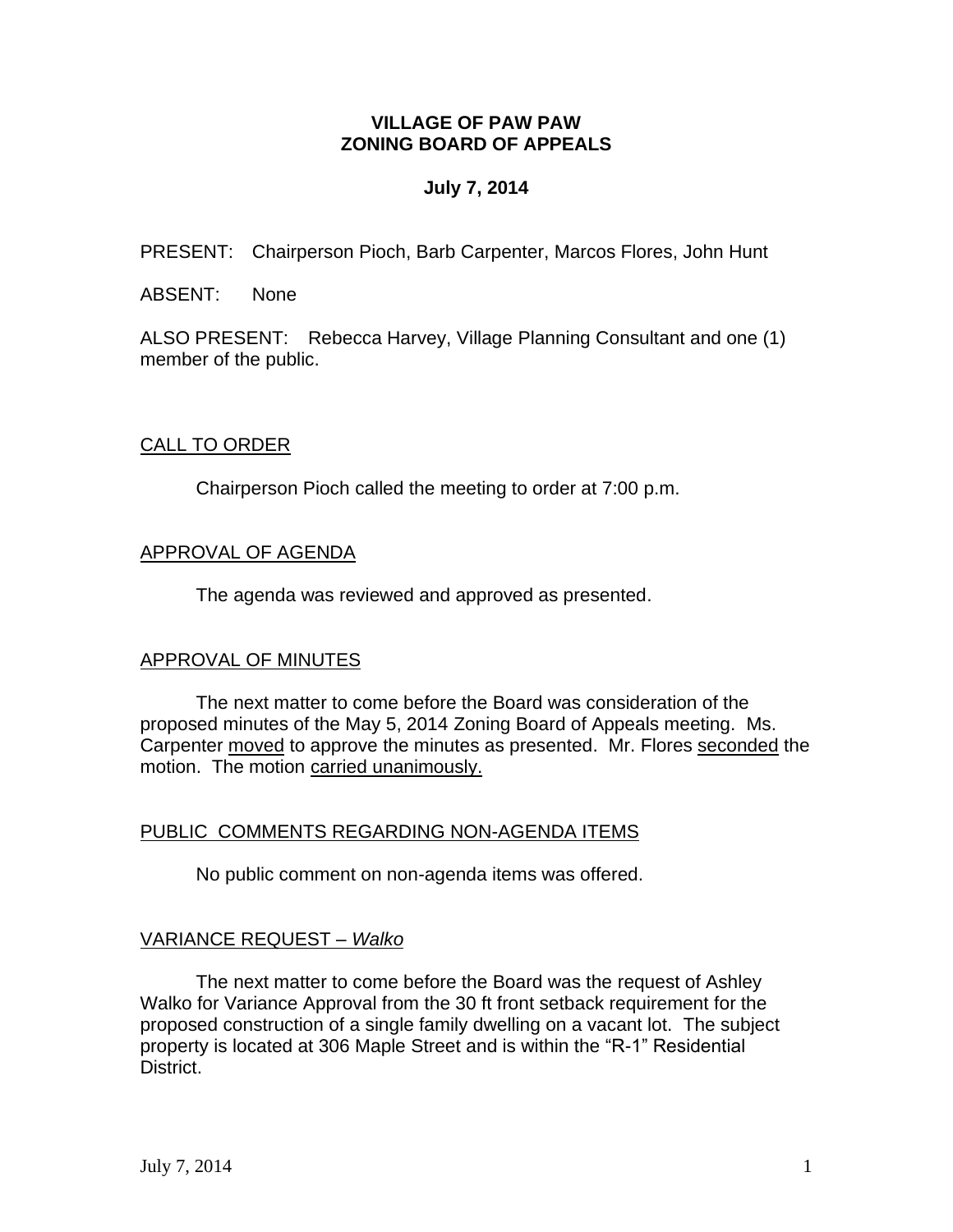It was noted that the applicant was not present. The Board determined to return to the Walko Variance Request after consideration of the next agenda item.

## VARIANCE REQUEST – *Amores Restorante*

The next matter to come before the Board was the request of Franco Lafranca of Amores Restorante and Sports Bar for variance approval from the sign requirements applicable to the B-2 District established by Section 42-443, Zoning Ordinance. The subject property is located at 117 West Michigan and is within the B-2 General Business District.

Franco Lafranca was present on behalf of the application. He confirmed his proposal to remove the existing wall signs on the east and north sides of the building and the existing freestanding sign on the northeast corner of the site. Mr. Lafranca stated that the existing signage is not visible to roadway or pedestrian traffic.

In response to Board questions, Mr. Lafranca confirmed that the proposed 'projecting sign' will be centrally located on the north building wall . . . between the restaurant space and the sports bar.

No further public comment was offered on the matter.

General Board discussion ensued wherein the surrounding zoning, land use patterns, and site layouts were reviewed. It was noted that the subject site is located in close proximity (and adjacent in part) to the Central Business District (CBD). It was further noted that the sign standards for the B-2 District and the CBD are quite different in that they are designed to apply to different kinds of commercial site development.

Referencing the graphic of the proposed projecting sign, it was noted that the sign slightly exceeds the size and height standards for projecting signs set forth in the proposed Downtown Overlay District . . . but is less than the signage permitted within the B-2 District. It was also noted that the digital element of the proposed sign will be subject to compliance with Section 42-433 which limits the changing of the message to not more than once every 12 seconds.

The Board then proceeded with a review of the variance criteria set forth in Section 42-66, noting the following findings:

1. The B-2 sign standards recognize a general 'suburban-type' pattern of development and uses freestanding signage as a primary identification/advertising option. However, the compact development pattern on the site (characteristic of commercial downtowns) limits the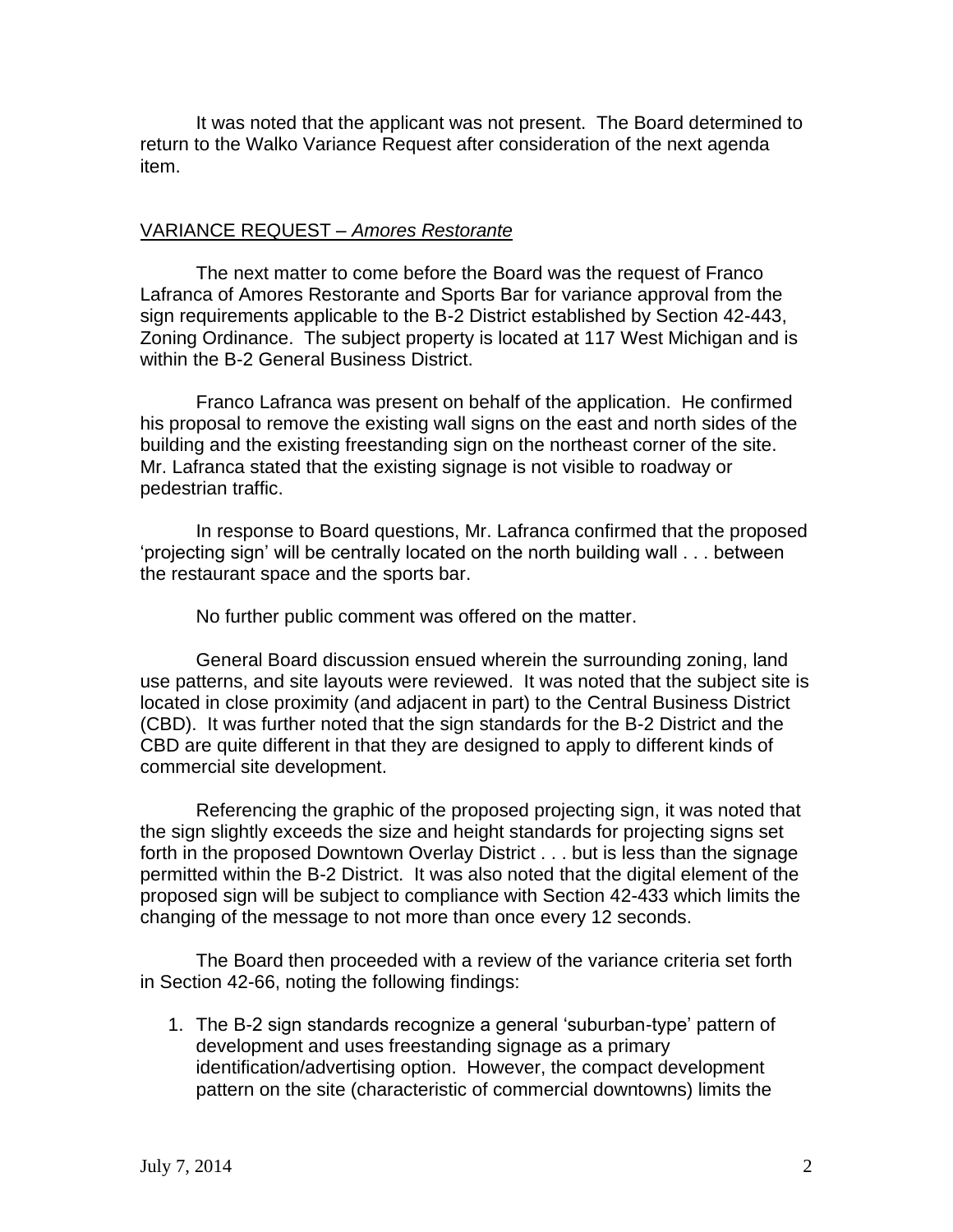ability to take advantage of the sign options permitted in the B-2 District. Further, the B-2 District sign standards to not respond to the signage needs present in a compact development pattern.

- 2. The building and driveway locations on the site limit the ability to establish a visible freestanding sign in compliance with setback standards, as well as the ability for wall signage to be visible and effective . . . unlike other commercial properties with suburban-type layouts in the B-2 District.
- 3. The proposed projecting sign is consistent with signage established on several properties within the nearby CBD . . and with the sign standards set forth in the proposed Downtown Overlay District; the proposed projecting sign is well within the sign size, height and quantity standards of the B-2 District; the proposed projecting sign responds to the limitations of the subject site; the proposal will result in the removal of nonconforming signage . . . and, will result in signage less than that permitted in the adjacent B-2 District.
- 4. The sign limitations experienced on the site and the situation of the property is no typical for most B-2 zoned property within the Village.

General Board discussion continued regarding the existing sign standards set forth in the B-2 District and their application to surrounding B-2 zoned properties. It was reiterated that the subject site does not have a development pattern typical of commercial property within the B-2 District and that visibility limitations clearly exist for conforming signage on the site.

In continued review of the sign proposal, it was determined that the existing wall sign located on the north side of the building is a conforming sign and does not need to be removed. It was noted that the sign is visible to lake users and may serve a purpose.

Mr. Flores then moved to grant variance approval from the sign standards applicable within the B-2 District so as to permit the proposed 39 sq ft projecting sign, as represented on the sign graphic attached to the application, to be centrally located on the north wall of the building and conditioned upon the removal of the existing freestanding sign serving the site and the banner located on the east wall of the building. The variance is granted based upon the findings of the Board on the variance criteria set forth in Section 42-66, Zoning Ordinance. Ms. Carpenter seconded the motion. The motion carried unanimously.

In response to questions, Ms. Harvey advised the applicant that a sign permit would be required for the new projecting sign. She further noted that the two (2) existing signs proposed for removal should be removed in conjunction with the erection of the new sign.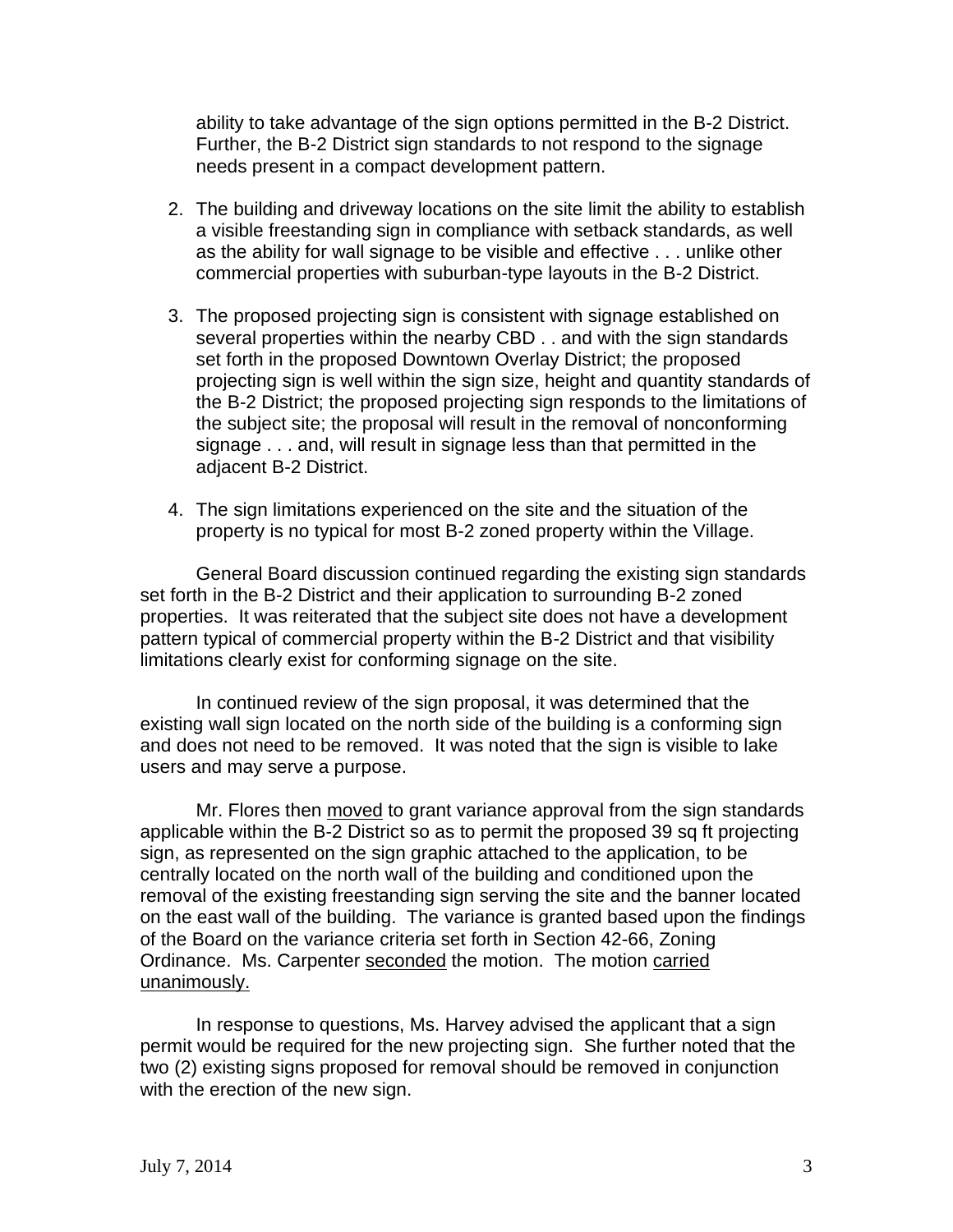## VARIANCE REQUEST *– Walko*

The Board then returned to consideration of the Walko variance request.

Chairperson Pioch explained that she resides within 300 ft of the subject property and therefore, as defined by the Michigan Zoning Enabling Act, has a conflict of interest regarding the subject request. She stated that she would be abstaining from the Board's consideration of the request.

#### *(Chairperson Pioch exited the meeting)*

Ms. Carpenter agreed to serve as Acting Chairperson. She noted that the applicant was still not present.

No public comment was offered on the matter.

The Board expressed continued concern that the applicant was not present to substantiate the reasons for the request or to respond to questions. It was noted that the matter had been scheduled for considered on May 5, 2014 and again on June 2, 2014 but that the absence of the applicant had served to postpone action. Ms. Harvey advised that the applicant had been re-contacted regarding the meeting date and the request for attendance.

Mr. Flores then moved to deny the requested variance based upon the inability of the Board to conclude on the variance criteria set forth in Section 42- 66, Zoning Ordinance given outstanding questions and the absence of the applicant. Ms. Carpenter seconded the motion. The motion carried unanimously.

## *(Chairperson Pioch re-entered the meeting.)*

#### UNFINISHED BUSINESS

No Unfinished Business was scheduled for Board consideration.

#### NEW BUSINESS

No New Business was scheduled for Board consideration.

#### MEMBER COMMENTS

No member comments were offered.